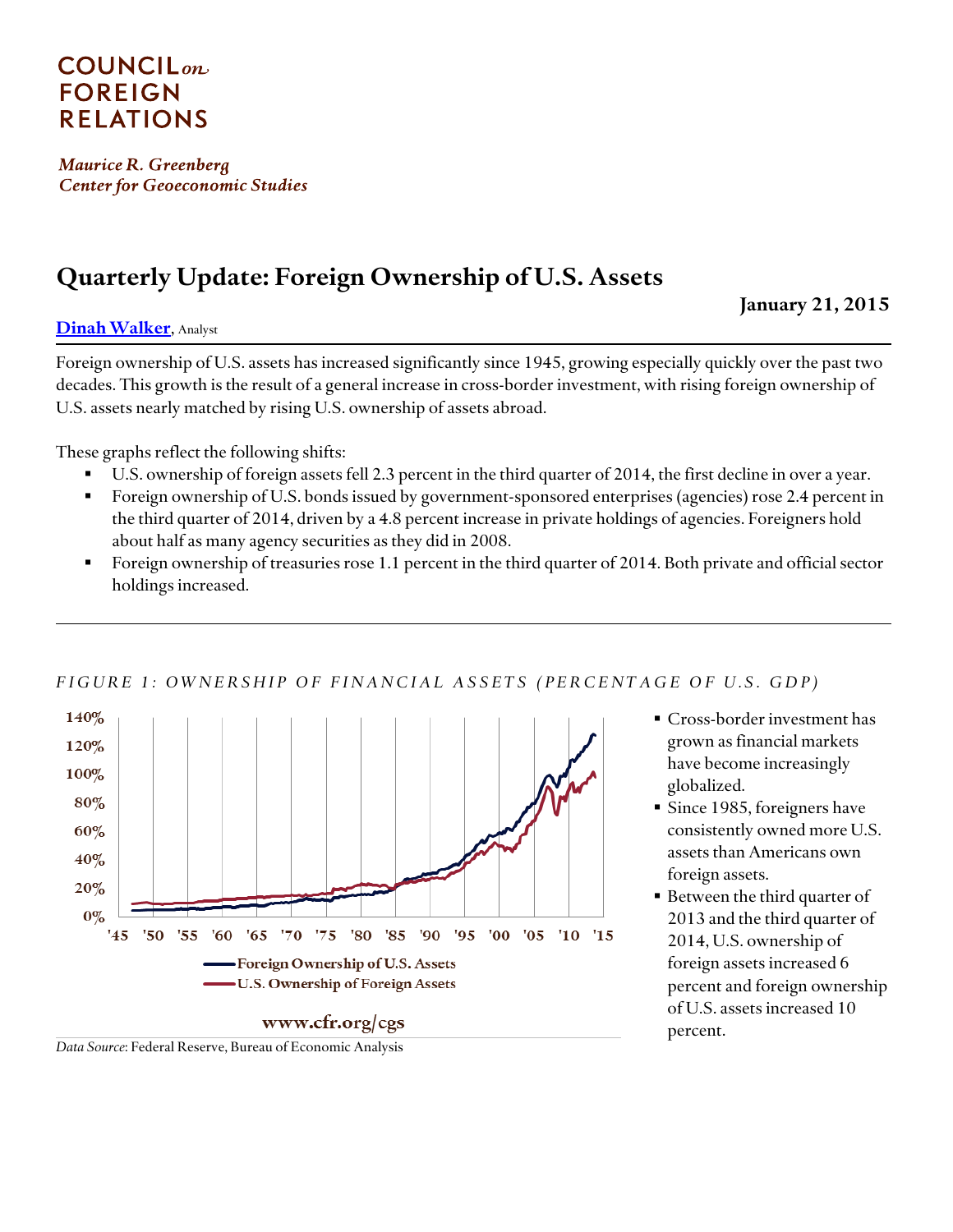

*F I G U R E 3 : F O R E I G N O W N E R S H I P O F U . S . T R E A S U R I E S A N D A G E N C I E S ( P E R C E N T A G E O F T O T A L M A R K E T )*



**If the Federal Reserve's** holdings are excluded, foreigners own nearly 60 percent of outstanding marketable treasuries.

- **Foreigners own less**significant portions of other asset markets.
- Their holdings of equities, though large in dollar terms, are small relative to the size of the equity market.
- Foreign ownership of U.S. treasuries has risen considerably since the middle of the 1990s and has been keeping pace with the growth of the market since 2012.
- Before 2008, foreign ownership of the agency market was growing at a relatively rapid pace.
- Since 2008, foreign holdings of agencies have declined steadily.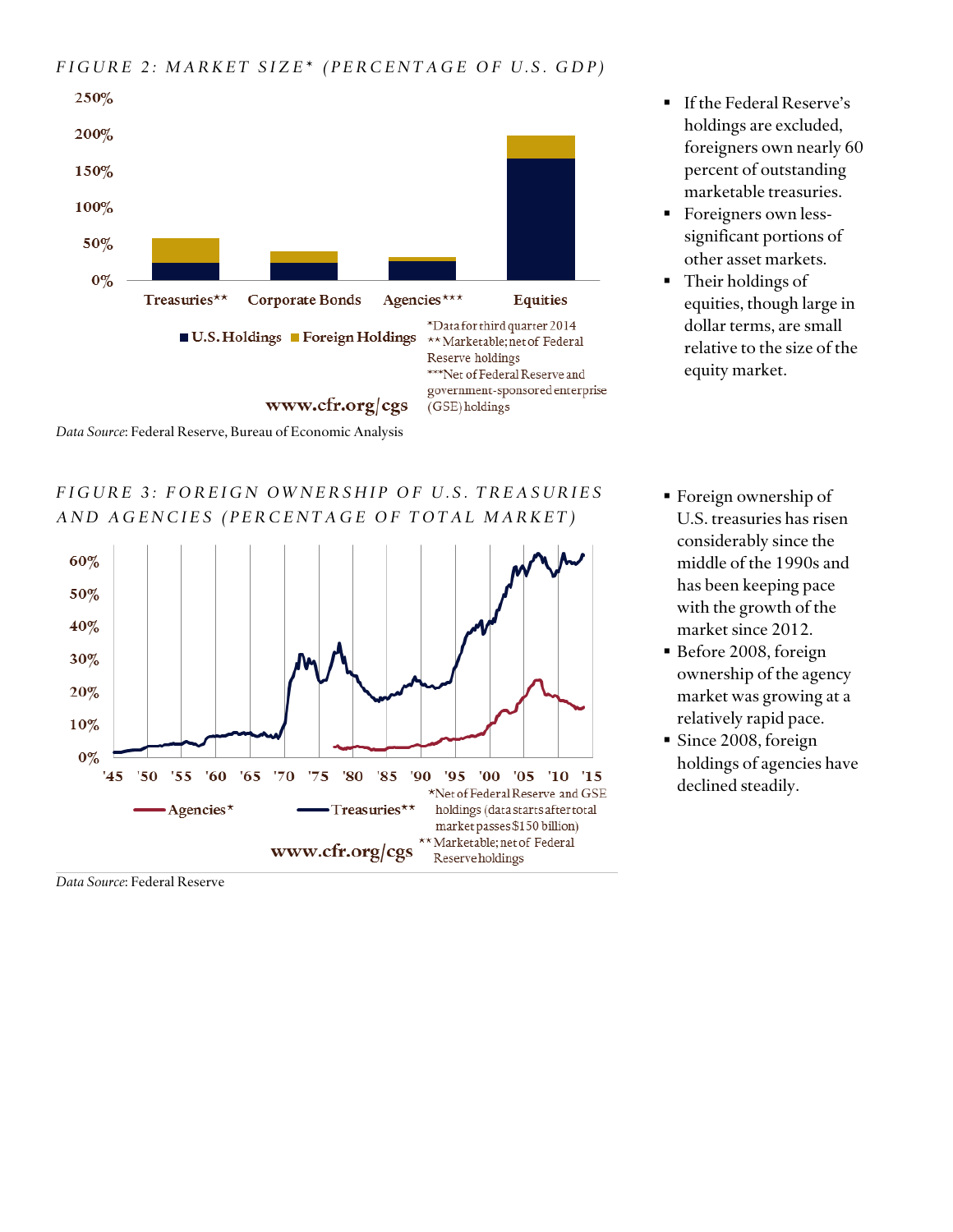## *F I G U R E 4 : F O R E I G N O W N E R S H I P O F U . S . T R E A S U R I E S \* ( P E R C E N T A G E O F T O T A L M A R K E T )*



*FIGURE 5: FOREIGN OWNERSHIP OF U.S. AGENCIES\* ( P E R C E N T A G E O F T O T A L M A R K E T )*



- The growth in foreign ownership of treasuries has come from official buyers (i.e., foreign central banks and sovereign wealth funds).
- **Foreign private holdings have** not grown as a share of the market over the past ten years.
- The much-discussed "flight to safety," which is presumed to underpin the dollar, largely reflects the huge policydriven demand for dollar reserves from emergingmarket central banks, rather than the preferences of private sector investors.
- A significant portion of growth in foreign ownership of agencies prior to 2008 was driven by official buyers.
- Since 2008, foreign official buyers have dramatically reduced their holdings of agency securities, from nearly 16 percent of the market to 8 percent.
- **Private foreign holdings of** agencies rose 5 percent in the third quarter of 2014.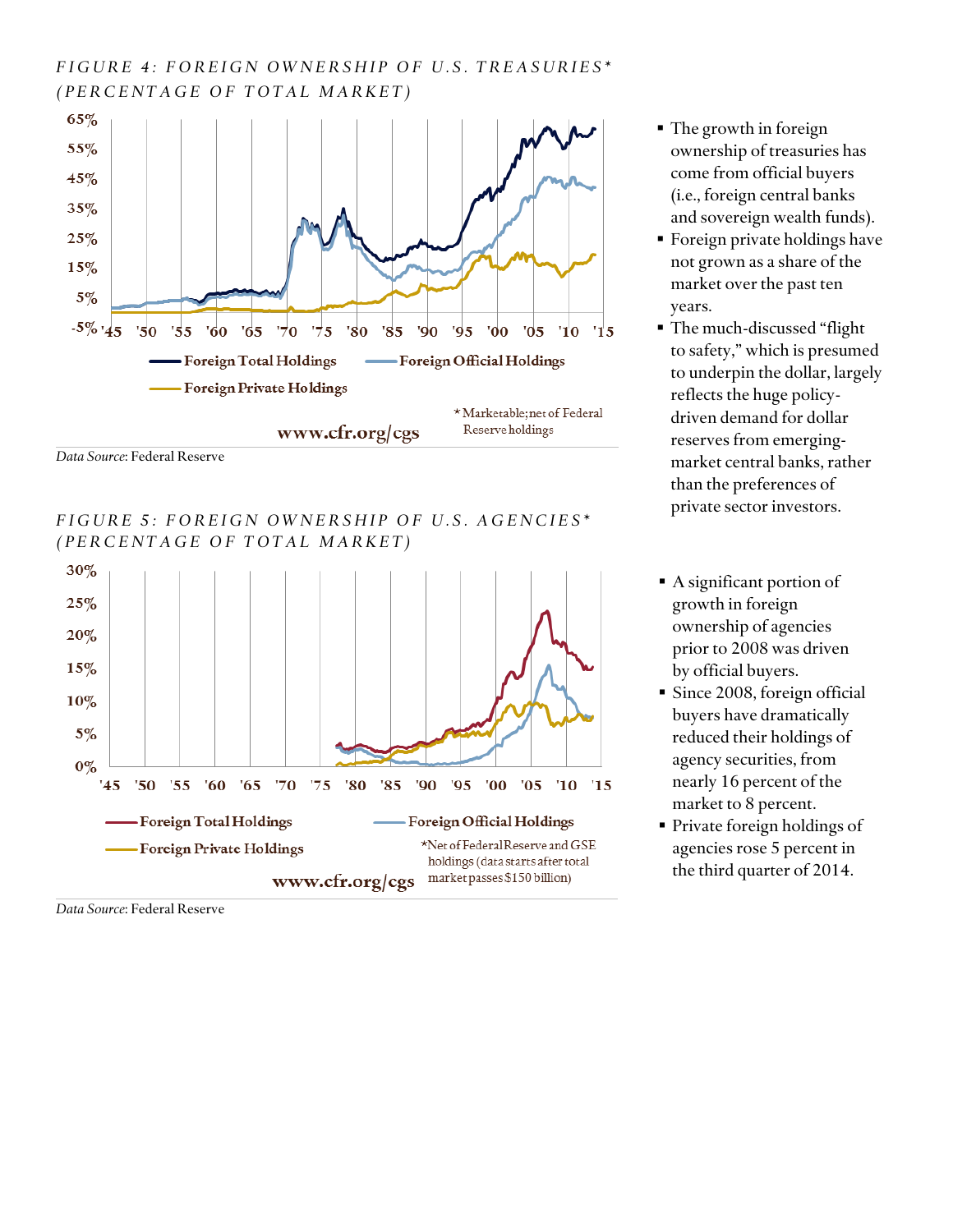#### *F I G U R E 6 : F O R E I G N O W N E R S H I P O F U . S . C O R P O R A T E B O N D S A N D E Q U I T I E S ( P E R C E N T A G E O F T O T A L M A R K E T )*



- Foreign ownership of corporate bonds as a percentage of the total market has grown since 1945. Although growth has been modest over the past two decades, foreign holdings are now at levels not seen since the late 1980s.
- Foreign ownership of U.S. equities has grown slowly but steadily since the 1970s.

*Data Source*: Federal Reserve

*F I G U R E 7 : F O R E I G N E R S ' U . S . P O R T F O L I O S (PERCENTAGE OF TOTAL FOREIGN HOLDINGS)* 



www.cfr.org/cgs

- The foreign preference for treasury ownership had been waning over the past forty years but has returned since the crisis.
- Since the crisis, foreigners have allocated a declining share of their U.S. portfolios to corporate bonds and agencies.
- **Their allocation to equities** and mutual funds has rebounded since 2008 and is now close to the 2000 peak.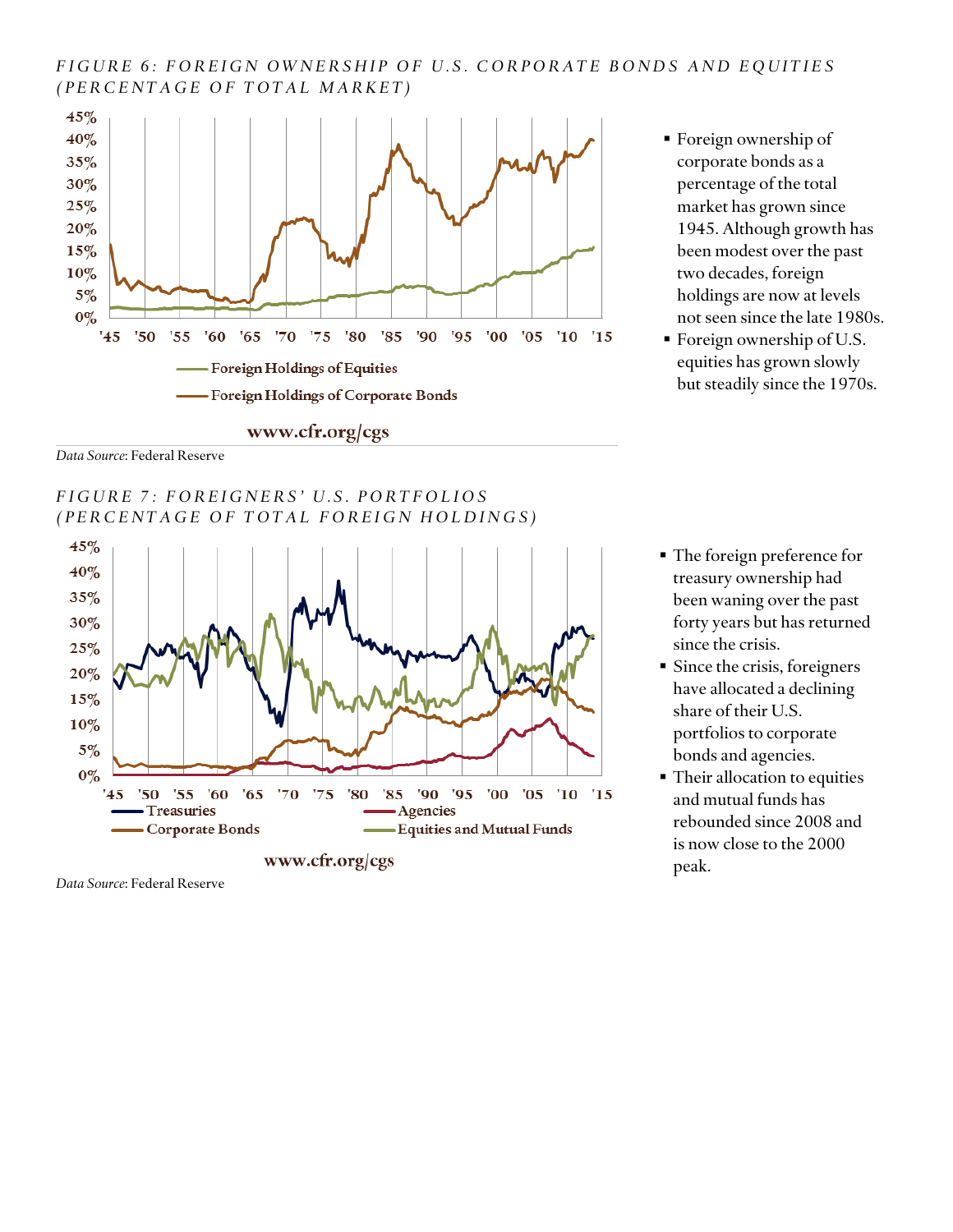### *FIGURE 8: FOREIGN DIRECT INVESTMENT (FDI) BY REGION\* (BILLIONS OF U.S. DOLLARS)*



- The United States invests more directly into foreign enterprises abroad than foreigners do into the United States.
- The sharpest contrast is in Latin America.

*Data Source*: Bureau of Economic Analysis

#### *F I G U R E 9 : P O R T F O L I O R I S K \* ( P E R C E N T A G E O F T O T A L P O R T F O L I O )*

\*\*Equities include FDI



www.cfr.org/cgs

 The United States tends to hold riskier assets abroad (equities) than foreigners hold in the United States.